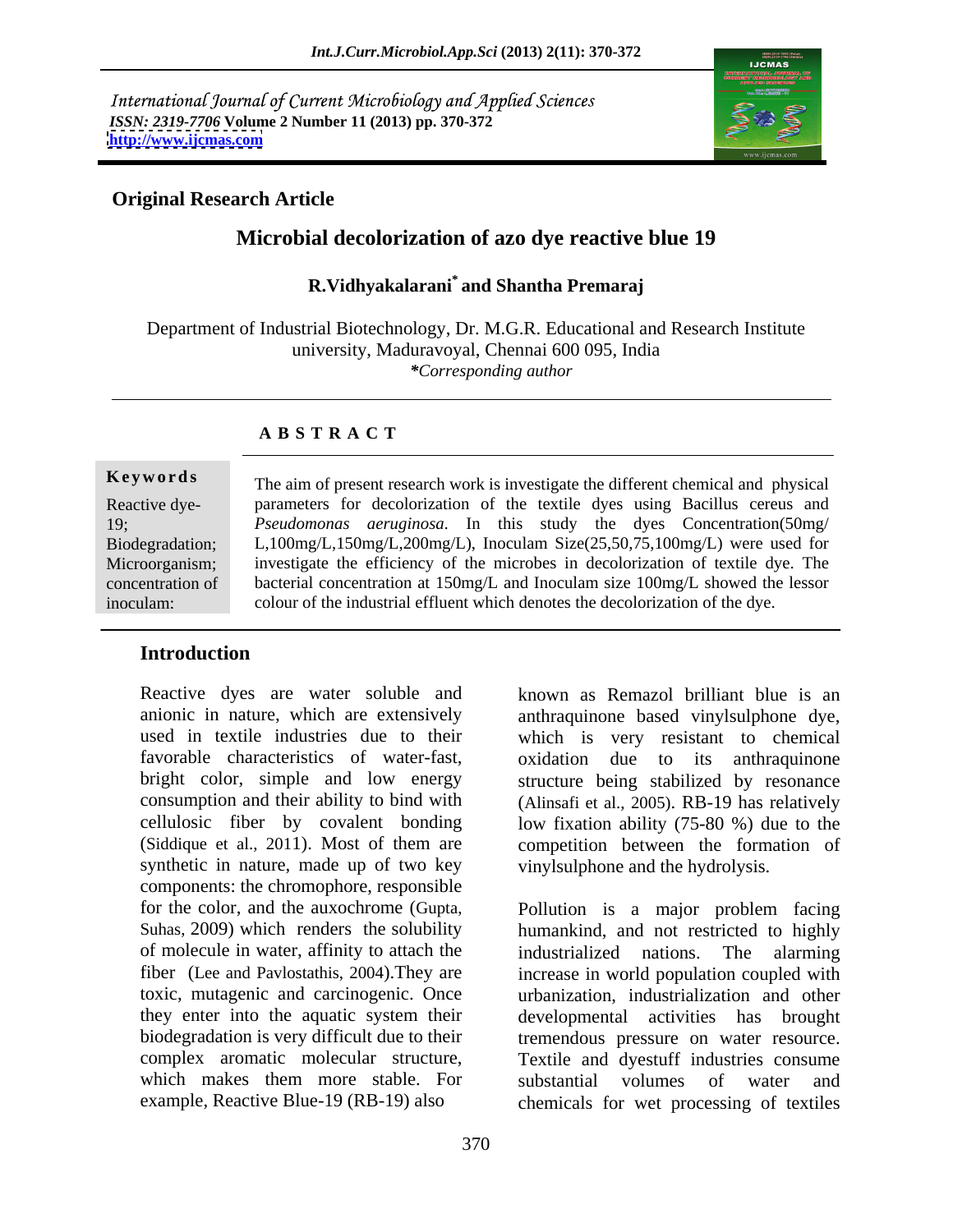and manufacturing of dyes. Many chemicals are used for desizing, bleaching, dyeing, printing and finishing ranging (LB), Nutrient Broth media (NB) and from inorganic compounds to polymers and organic products.

Synthetic dyes are widely used in a number of industrial processes, such as plat techniques were used for bacteria textile dyeing, paper printing and colour photography. At present over 1,00,000 dyes are commercially available and 7 x methods of in Bergey's Manual of 105 tons of dyestuff are produced Systematic Bacteriology, using standard annually. Inefficiency in the dyeing process results in the  $10 - 15\%$  of all dyestuff being directly lost to wastewater, Identification of Selected Decolorizing which ultimately finds its way into the Bacteria: A pure colony of the isolates was

Prohibition of use of certain dyes containing banned amines and other toxic morphology, Gram-staining reaction, substances has necessitated the oxidase positivity, O/F tests (Gerhardt *et*  replacement of these chemicals by *al.*, 1981). Isolates were further ecofriendly compounds. About 140 characterized biochemical methods. azodyes are suspected to release harmful amines and are carcinogenic, allergenic and toxic. Textile and dyestuff industries generate colossal amounts of effluent containing hazardous dyes and dyestuff chemicals which are discharged into water bodies. Unfortunately many synthetic dyes and dye intermediates are resistant to inoculum size on decolorization of dye conventional waste water treatment Reactive Blue 19 by *Bacillus cereus* and systems. The significant leads have been *Pseudomonas deruginosa* were obtained in biodegradation of dyes and dye intermediates employing of RB-19 dye from the textile industrial phytoremediation and use of microbial waste was done with the help of Bacillus

industries are collected at Chennai, India. *Pseudomonas aeruginosa* are selected as the best organisms among 15 microbes tested in laboratory. These two bacteria are cultured in Luria Bertani medium  $(LB)$ , Nutrient Broth media(NB) Mineral Basal medium.

The isolation techniques such as Serial dilution, streak plat techniques and pour isolation. Identification of the bacterial strain was performed based on the microbiological procedures.

environment. The same of the state of the state of the control of the basis of the basis of the basis of the basis of the basis of the basis of the basis of the basis of the basis of the basis of the basis of the basis of the following features: colony morphology, colonial pigmentation, cell morphology, Gram-staining reaction, *al.,* 1981). Isolates were further characterized biochemical methods.

# **Results and Discussion**

consortia. cereus *and Pseudomonas aeruginosa* in **Materials and Methods Biotechnology** can offer novel, eco The effluent from various chemical dye pollution control. Bio remediation refers to The dye reactive blue -19 was collected in substantially reduce toxic substances this effluent. Bacillus cereus and resulting in a cleaner environment. Effect of concentration on decolorization of dye-Reactive Blue 19 by *Bacillus cereus* and *Pseudomonas aeruginosa* were represented in table.1 and Effect of *Pseudomonas aeruginosa* were represented in table.2. The biodegradation concentration and inoculum size. friendly and cost-effective alternative for bio transformation of toxic hazardous can hazards.